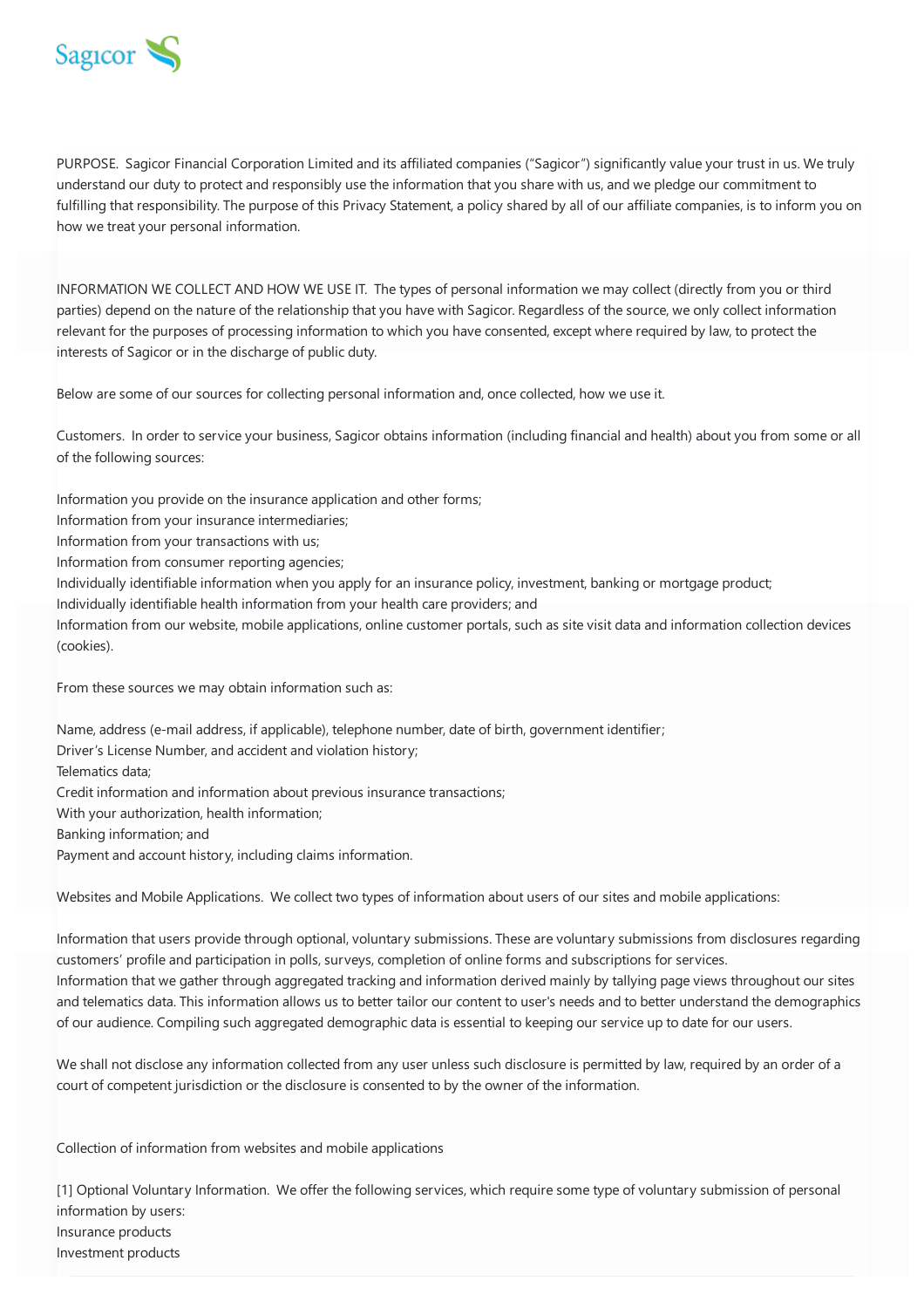Banking products **Mortgages** 

[2] Usage Tracking. We track user traffic patterns throughout all of our sites. However, we do not correlate this information with data about individual users. We break down overall usage statistics according to a user's domain name, browser type, and MIME (Multipurpose Internet Mail Extension) type by reading this information from the browser string (information contained in every user's browser).

[3] Cookies. We may place a text file called a "cookie" in the browser files of your computer. The cookie itself does not contain personal information although it will enable us to relate your use of this site to information that you have specifically and knowingly provided. However, the only personal information a cookie can contain is information that you supply yourself. A cookie cannot read data off your computer or read cookie files created by other sites. When visiting one of our sites for the first time, you will be prompted with a pop-up box to accept or decline our use of cookies. Should you decline to allow cookies, some features of our sites may be unavailable to you. Should you consent to our use of cookies, the cookie will be deleted once you end your session by closing your browser. If you have set your browser to warn you before accepting cookies, you will receive the warning message with each cookie. You do not need to have cookies turned on to use this site. However, you do need cookies to participate actively in features such as but not limited to online message boards, forums, polling and surveys.

Use of information. We use information provided by users through analytics to enhance their experience on our site, whether to provide interactive or personalized elements on the site; to better prepare future content based on the interests of our users or to develop new leads for potential sales.

Sharing of the Information. We use the information provided by users to tailor our content to suit your needs. We will only share information about individual users with any third party in circumstances where we are legally permitted or required for business operations to provide information.

Network Security. We operate secure data networks which comply with the industry standards for information systems security. Our security and privacy policies are periodically reviewed and enhanced as necessary and only authorized individuals have access to the information provided by users. Notwithstanding the foregoing, every reasonable effort will be made to secure your data but we cannot guarantee that the information you share will be secure during transmission to our web-servers.

INFORMATION WE SHARE. We will not disclose our current and former customers´ information to affiliated or nonaffiliated third parties, except as permitted by law. To the extent permitted by law, we may disclose to either affiliated or non-affiliated third parties all of the information that we collect about our customers, as described in this section.

In general, any disclosures to affiliated or non-affiliated third parties will be for the purpose of them providing services for us so that we may more efficiently administer your policy or product and process the transactions and services you request. Our agreements with third parties require them to use this information responsibly and restrict their ability to share this information with other parties. We do not sell information to either affiliated or non-affiliated parties.

We also may disclose the information we obtain about you to companies that perform marketing services on our behalf or to other financial institutions with which we have joint marketing agreements. The information we may share may include your name, address and phone number, and the product(s) you own.

We do not internally or externally share health information other than, as permitted by law, to process transactions or to provide services that you have requested or to facilitate transparency or risk mitigation. These transactions or services include, but are not limited to, underwriting insurance policies, obtaining reinsurance on life policies and processing claims for waiver of premium, accelerated death benefits, terminal illness benefits or death benefits.

You should know that if your intermediary is independent of Sagicor, he or she is responsible for the use and security of information you provide him or her. Please contact your intermediary if you have questions about his or her privacy policy.

RETENTION OF YOUR INFORMATION. We will only retain your personal information as long as it is necessary or as required by law. When we destroy the information, we will use safeguards to prevent unauthorized parties from gaining access to the information during the process.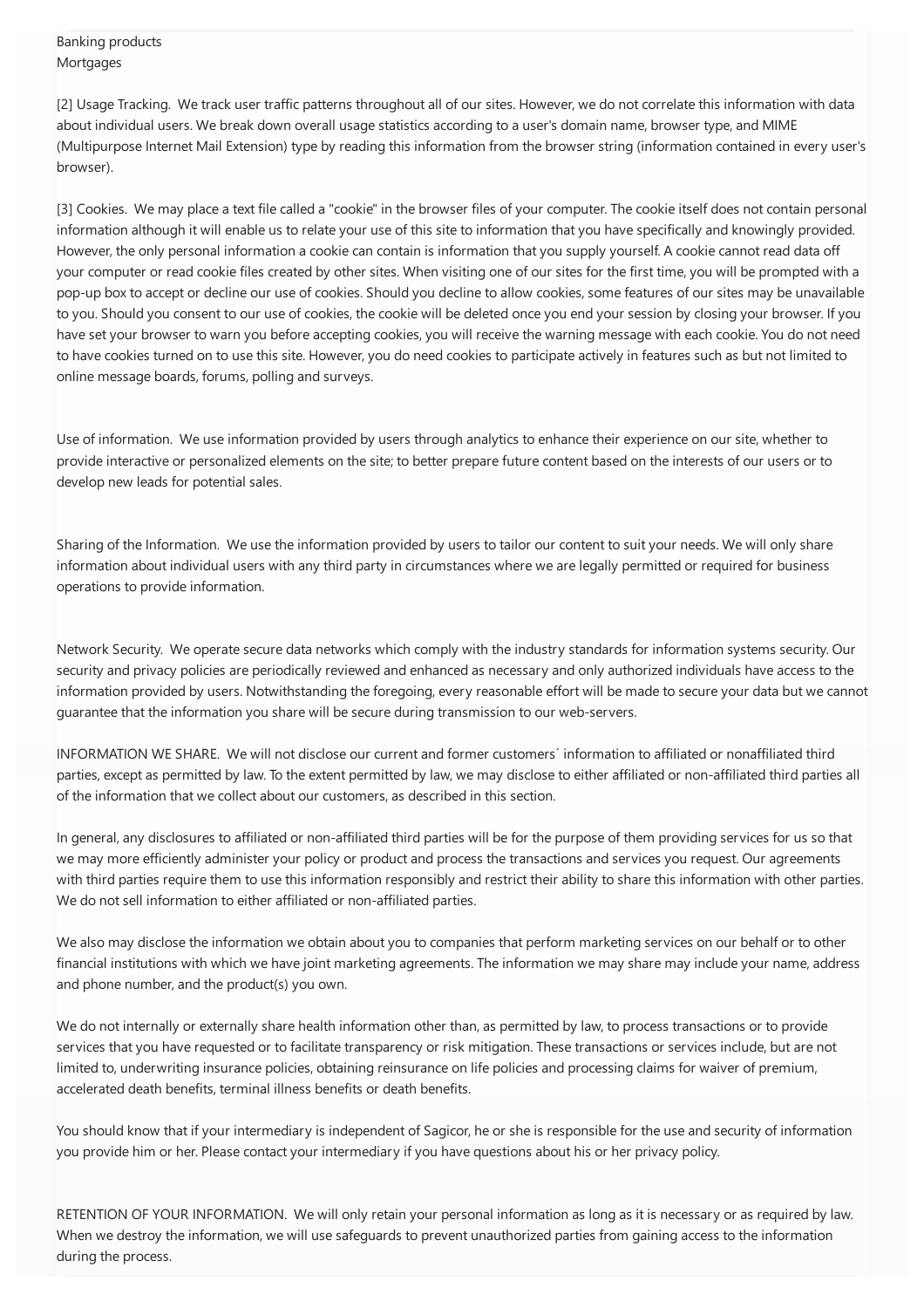SAFEGUARDING YOUR INFORMATION. Sagicor has security practices and procedures in place to prevent unauthorized access to your nonpublic personal information. Our practices of safeguarding your information help protect against the criminal use of the information. Sagicor administrative, technical and physical safeguards are designed to protect personal information that is received against accidental, unlawful or unauthorized destruction, loss, alteration, access, disclosure or use.

Our employees receive training, are bound by a Code of Conduct requiring that all information be kept in strict confidence, and they are subject to disciplinary action for violation of the Code. We restrict access to information about you to only those employees who need to know that information to perform their job. We maintain physical, electronic, and procedural safeguards, which comply with local laws and regulations to guard your information.

CHANGES TO THIS PRIVACY STATEMENT. We reserve the right to change our privacy policy in the future, but we will not disclose your nonpublic personal information as required or permitted by law without giving you an opportunity to instruct us not to do so.

QUESTIONS. You have a right to know the information we have about you. You must request this in writing. If you believe any of the information is erroneous, please explain in writing. If we do not agree that it needs correction, we will notify you and you will be entitled to provide a statement of disagreement which we will file with the information.

For requests about your information, or questions about this Privacy Statement, please write or call:

Sagicor Financial Corporation Limited Attention: Chief Information Officer c/o Sagicor Service Centre Lower Collymore Rock St. Michael, BB14004 Barbados (246) 467-7577

## PRIVACY NOTICE REGARDING PERSONAL INFORMATION FOR DATA SUBJECTS WHO RESIDE IN THE EUROPEAN UNION

EU GENERAL DATA PROTECTION REGULATION ("GDPR"). Although we do not market or sell Sagicor products or services in the European Economic Area ("EEA"), in order to continue serving an existing business relationship, we may incidentally collect or transfer personal information from individuals ("Data Subjects") located within the EEA. Personal information that may be collected by us from a Data Subject in the EEA may include:

NAME ADDRESS PHONE NUMBER EMAIL ADDRESS SPECIFIC INFORMATION GATHERED ON AML QUESTIONNAIRE OTHER DATA ELEMENTS

LAWFUL GROUNDS TO PROCESS AND OBTAIN CONSENT. Data subjects whose personal information is collected in the EEA may withdraw consent at any time where consent is the lawful basis for processing his/her information. Should a data subject withdraw consent for processing or otherwise object to processing that impedes Sagicor's ability to comply with applicable regulations, a data subject may be unable to avail him/herself of the products or services that Sagicor provides.

DATA SUBJECTS' RIGHTS. All individuals whose personal information is held by Sagicor have the right to:

Ask what information Sagicor holds about them and why; Ask for a copy of such information or access to such information; Be informed how to correct or keep that information up to date; Be informed on how Sagicor is meeting its data protection obligations.

Furthermore, for data collected in the EEA, data subjects have the right to: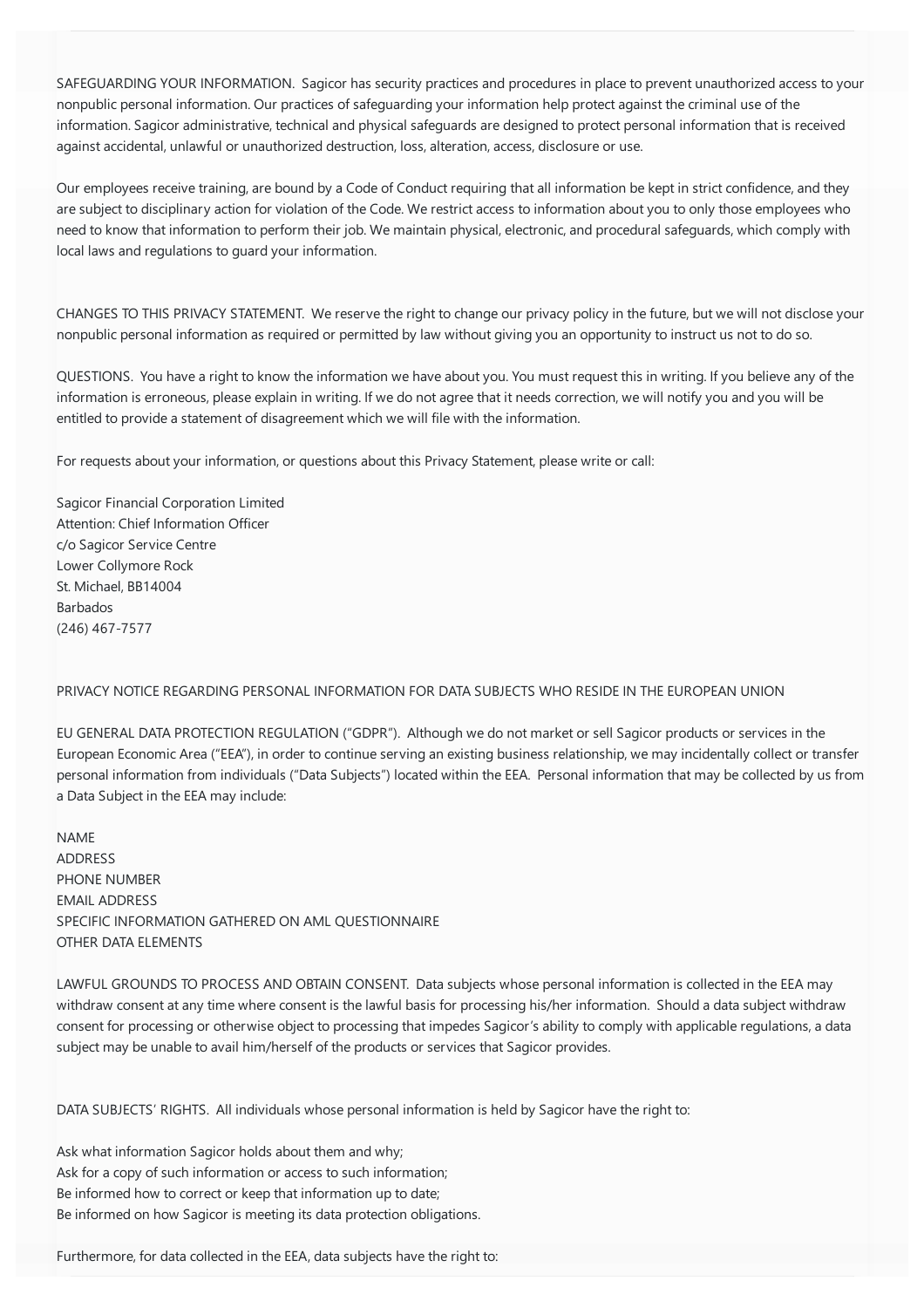Ask for a copy of such information to be sent to a third party; Ask for data to be erased if possible and required under the GDPR; Ask for processing of personal information to be restricted if possible and required under GDPR; Object to processing of personal information if possible and required under GDPR; Object to automated decision-making where applicable; and Contact a supervisory authority in the EEA to lodge a complaint regarding Sagicor processing of your personal data.

AUTOMATED DECISION-MAKING. Sagicor does not engage in automated decision-making as defined by the GDPR.

NON-DISCLOSURE OF INFORMATION. Sagicor does not share any nonpublic personal information with any non-affiliated third parties, except in the following circumstances:

As necessary to provide the service that the customer has requested or authorized, or to maintain and service the customer's account; As required by regulatory authorities or law enforcement officials who have jurisdiction over Sagicor or as otherwise required by any applicable law; and

To the extent reasonably necessary to prevent fraud and unauthorized transactions.

To the extent reasonably necessary to facilitate business operations.

Sagicor employees are prohibited, either during or after termination of their employment, from disclosing nonpublic personal information to any person or entity outside Sagicor, including family members, except under the circumstances described above. An employee is permitted to disclose nonpublic personal information only to such other employees who need to have access to such information to deliver our services to the customer.

SECURITY AND DISPOSAL OF INFORMATION. Sagicor restricts access to nonpublic personal information to those employees who need to know such information to provide services to our customers. All electronic or computer files containing such information shall be secured and protected from access by unauthorized persons. Electronic and paper records used for business purposes must not be left in places where they are visible to unauthorized persons. Data printouts and files must be disposed of securely when no longer needed.

Sagicor's information safeguarding standards encompass all aspects of its business and are adopted in its Information Security Standards document, which include the following key Standards:

Information Security Ownership of Data Business Use of Systems Individual Identification and Authentication Access Control Information Management Policy Awareness and Security Training Security Incident Management Availability Monitoring Logging and Auditing Physical Security Third Party Information Exchange Systems Development and Maintenance of Infrastructure Protection of Third Party Information Acceptable Encryption Information Risk Analysis Forensics Investigation Application and Information Access Control Security of System Files